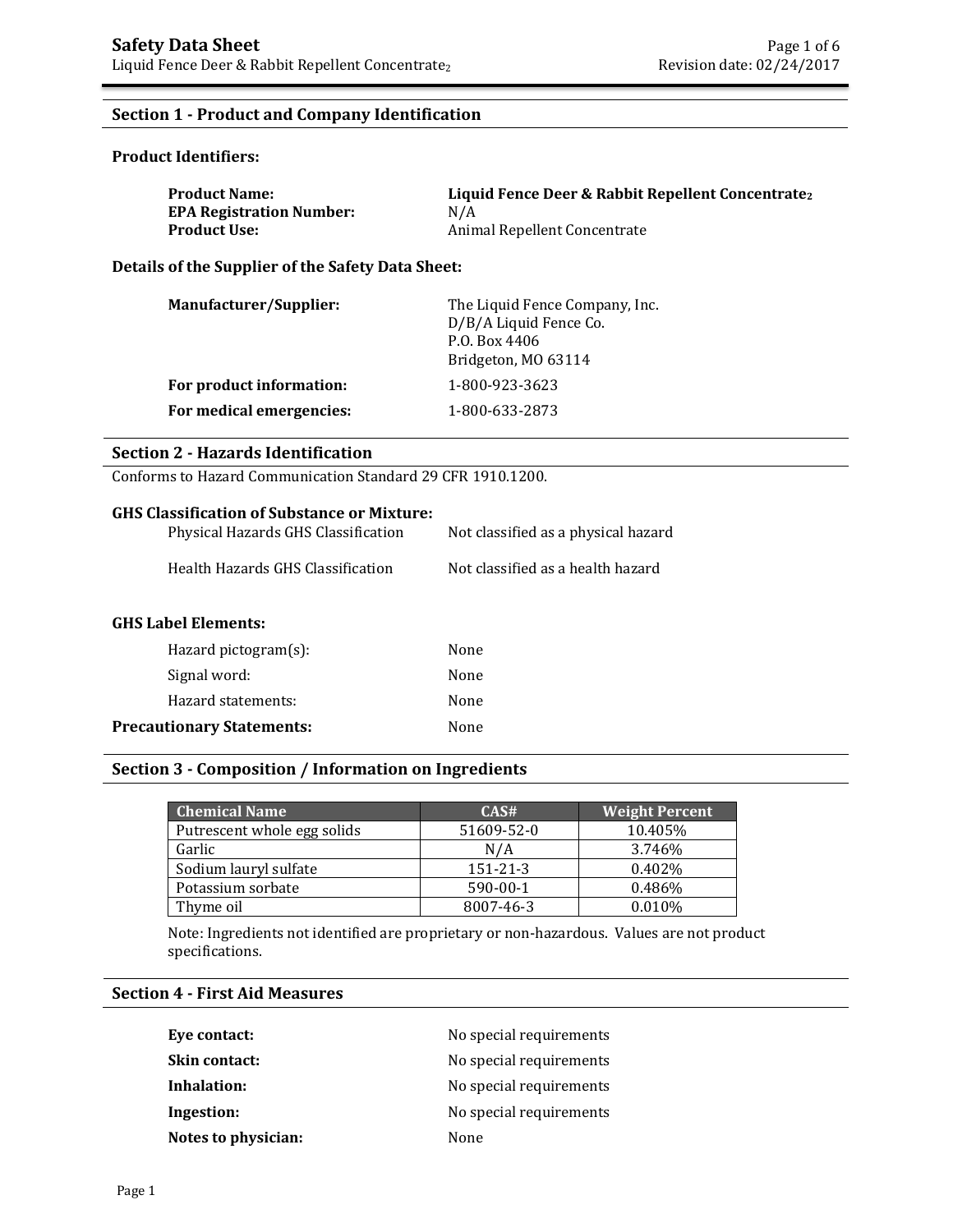General advice: **If** you feel unwell, seek medical advice (show the label where possible). Ensure that medical personnel are aware of the material(s) involved, and take precautions to protect themselves. Keep out of reach of children.

#### **Section 5 - Fire Fighting Measures**

| <b>Flammable properties:</b>                   | Not flammable by OSHA criteria.                                                                                                                                                                                                              |  |
|------------------------------------------------|----------------------------------------------------------------------------------------------------------------------------------------------------------------------------------------------------------------------------------------------|--|
| Suitable extinguishing media:                  | Water fog, foam, $CO2$ , dry chemical                                                                                                                                                                                                        |  |
| Unsuitable extinguishing media:                | Not available                                                                                                                                                                                                                                |  |
| Specific hazards arising from the<br>chemical: | Container may melt and leak in heat of fire. Do not allow<br>run-off from firefighting to enter drains or water courses.                                                                                                                     |  |
| Protective equipment for firefighters:         | Firefighters should wear full protective clothing including<br>self-contained breathing apparatus.                                                                                                                                           |  |
| <b>Hazardous combustion products:</b>          | None known                                                                                                                                                                                                                                   |  |
| Sensitivity to mechanical impact:              | None known                                                                                                                                                                                                                                   |  |
| <b>Explosion data:</b>                         | Not available                                                                                                                                                                                                                                |  |
| Sensitivity to static discharge:               | Not available                                                                                                                                                                                                                                |  |
| <b>Personal precautions:</b>                   | Keep unnecessary personnel away. Do not touch or walk<br>through spilled material. Do not touch damaged containers<br>or spilled material unless wearing appropriate protective<br>clothing. Keep people away from and upwind of spill/leak. |  |

### **Section 6 - Accidental Release Measures**

| <b>Personal precautions:</b>       | Remove all sources of ignition. Wear personal protective<br>equipment. Wash thoroughly after handling.                                                                                                                                                                                                                                                                                                                                                  |
|------------------------------------|---------------------------------------------------------------------------------------------------------------------------------------------------------------------------------------------------------------------------------------------------------------------------------------------------------------------------------------------------------------------------------------------------------------------------------------------------------|
| For emergency responders:          | If specialized clothing is required to deal with the spillage,<br>take note of any information in Section 8 on suitable and<br>unsuitable materials.                                                                                                                                                                                                                                                                                                    |
| <b>Environmental precautions:</b>  | Avoid dispersal of spilled material and runoff and contact<br>with soil, waterways, drains and sewers.                                                                                                                                                                                                                                                                                                                                                  |
| <b>Methods for containment and</b> |                                                                                                                                                                                                                                                                                                                                                                                                                                                         |
| cleaning up:                       | Stop leak if without risk. Move containers from spill area.<br>Before attempting clean up, refer to hazard data given<br>above. Small spills may be absorbed with earth, sand or<br>absorbent material swept up and placed in suitable,<br>covered, and labeled containers. Prevent large spills from<br>entering sewers or waterways. Contact emergency<br>services and supplier for advice. Never return spills in<br>original containers for re-use. |

## **Section 7 - Handling and Storage**

**Precautions for safe handling:** Put on appropriate personal protective equipment (see Section 8). Do not use near heat, open flame or any other ignition source. Avoid contact with skin, eyes and clothing. Use an appropriate respirator when adequate ventilation is not available. Avoid breathing vapors or spray mists of the product.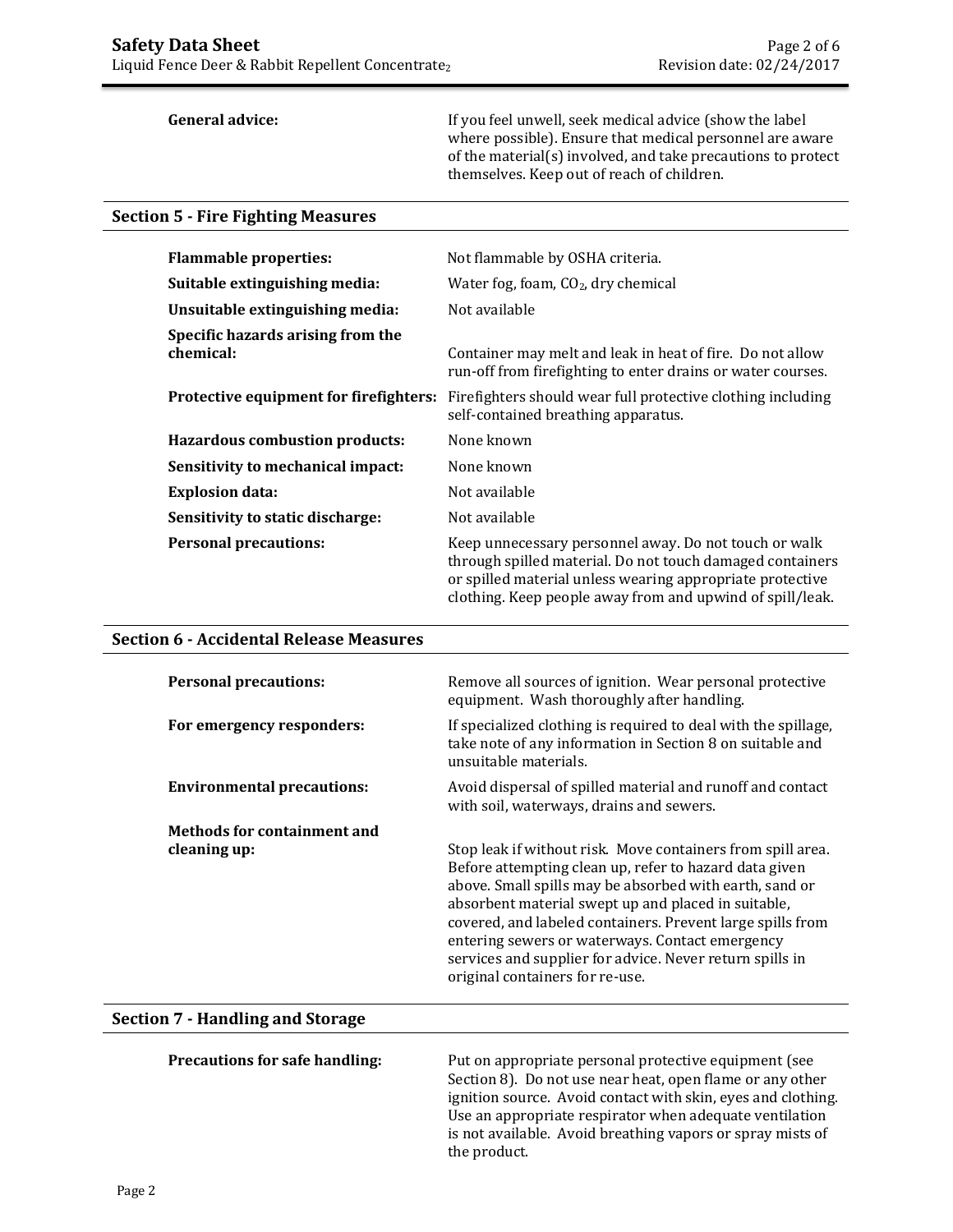**Storage:** Store product in a cool, dry place, out of reach of children. Keep container closed when not in use. Keep away from food, drink and animal feedingstuffs. Keep tightly closed. Non-refillable container. Do not reuse or refill this container. Place in trash or offer for recycling if available.

# **Section 8 - Exposure Controls / Personal Protection**

#### **Exposure guidelines:**

| <b>Components with Occupational Exposure Limits</b> |            |                                                            |  |            |                 |            |                 |  |            |
|-----------------------------------------------------|------------|------------------------------------------------------------|--|------------|-----------------|------------|-----------------|--|------------|
|                                                     |            | <b>Exposure Limits</b>                                     |  |            |                 |            |                 |  |            |
|                                                     |            | <b>ACGIH TLV</b><br><b>Supplier OEL</b><br><b>OSHA PEL</b> |  |            |                 |            |                 |  |            |
| <b>Chemical name</b>                                |            | $mg/m^3$<br>ppm                                            |  | ppm        | $mg/m^3$        | ppm        | $mg/m^3$        |  |            |
| Putrescent egg solids                               | <b>TWA</b> | Not listed                                                 |  | Not listed |                 | Not listed |                 |  |            |
| Garlic powder                                       | <b>TWA</b> | Not listed                                                 |  | Not listed |                 |            | Not listed      |  |            |
| Sodium lauryl sulfate                               | TWA        | Not listed                                                 |  |            | Not listed      |            | Not listed      |  |            |
| Potassium sorbate                                   | TWA        | Not established                                            |  |            | Not established |            | Not established |  |            |
| Thyme oil                                           | TWA        | Not listed                                                 |  |            |                 |            | Not listed      |  | Not listed |

**Engineering controls:** General ventilation normally adequate.

# **Personal protective equipment:**

| Eye/Face protection:                   | None required                                                                                                                                                                         |
|----------------------------------------|---------------------------------------------------------------------------------------------------------------------------------------------------------------------------------------|
| Skin and body protection:              | None required                                                                                                                                                                         |
| <b>Respiratory protection:</b>         | None required                                                                                                                                                                         |
| <b>General hygiene considerations:</b> | Handle in accordance with good industrial hygiene and<br>safety practice. When using, do not eat or drink. Wash<br>hands before breaks and immediately after handling the<br>product. |

# **Section 9 - Physical & Chemical Properties**

|                                                    | Opaque                     |
|----------------------------------------------------|----------------------------|
| Appearance:                                        |                            |
| Color:                                             | Brown                      |
| <b>Physical state:</b>                             | Liquid (emulsion)          |
| Odor:                                              | Rotten egg, garlic & thyme |
| Odor threshold:                                    | No data available          |
| pH:                                                | $3.5 - 5.25$               |
| <b>Melting point:</b>                              | No data available          |
| <b>Freezing point:</b>                             | No data available          |
| <b>Boiling point:</b>                              | No data available          |
| <b>Flash point:</b>                                | $>200^{\circ}$ F           |
| <b>Evaporation rate:</b>                           | No data available          |
| Flammability limits in air,<br>lower, % by volume: | No data available          |
| Flammability limits in air,<br>upper, % by volume: | No data available          |
| Vapor pressure:                                    | No data available          |
| Vapor density:                                     | No data available          |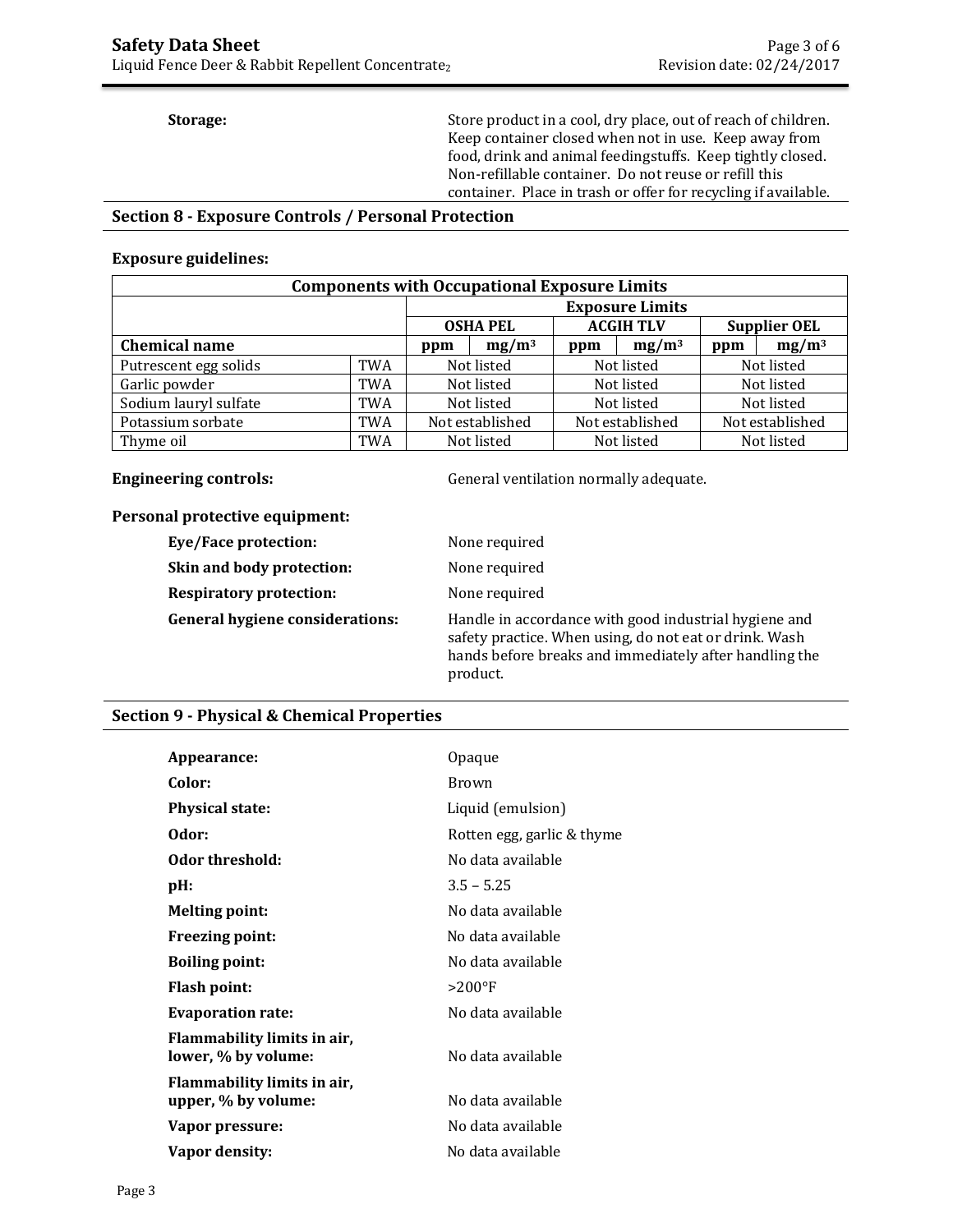| Relative density @ 20°C:                         | 1.00                                   |
|--------------------------------------------------|----------------------------------------|
| Octanol/water coefficient:                       | No data available                      |
| Auto-ignition temperature:                       | No data available                      |
| <b>Decomposition temperature:</b><br>Solubility: | No data available<br>Miscible in water |
| % Volatile organic compounds:                    | 0                                      |

# **Section 10 - Chemical Stability & Reactivity Information**

# **Reactivity**

| Conditions to avoid:<br>Incompatible materials:        | Caustic amines, alkanolamines, inorganic acids.<br>Avoid strong oxidizers. |
|--------------------------------------------------------|----------------------------------------------------------------------------|
| <b>Chemical stability</b><br><b>Product stability:</b> | Stable under recommended storage conditions.                               |
| <b>Other</b>                                           |                                                                            |
| Hazardous decomposition products:                      | None known                                                                 |
| <b>Possibility of hazardous reactions:</b>             | Hazardous polymerization does not occur.                                   |

# **Section 11 - Toxicological Information**

| Primary eye irritation:         | No data available |
|---------------------------------|-------------------|
| <b>Primary skin irritation:</b> | No data available |
| Acute dermal:                   | No data available |
| Acute inhalation:               | No data available |
| Acute oral:                     | No data available |
| Sensitization:                  | No data available |
| <b>Chronic effects:</b>         | No data available |
| Carcinogenicity:                | No data available |
| Mutagenicity:                   | No data available |
| <b>Reproductive effects:</b>    | No data available |
| Teratogenicity:                 | No data available |
| Ecotoxicity:                    | No data available |
|                                 |                   |

# **Section 12 - Ecological Information**

| <b>Environmental effects:</b>           | No data available |
|-----------------------------------------|-------------------|
| <b>Aquatic toxicity:</b>                | None              |
| Persistence / degradability:            | No data available |
| <b>Bioaccumulation / accumulation:</b>  | No data available |
| <b>Partition coefficient:</b>           | No data available |
| <b>Mobility in environmental media:</b> | No data available |
| <b>Chemical fate information:</b>       | No data available |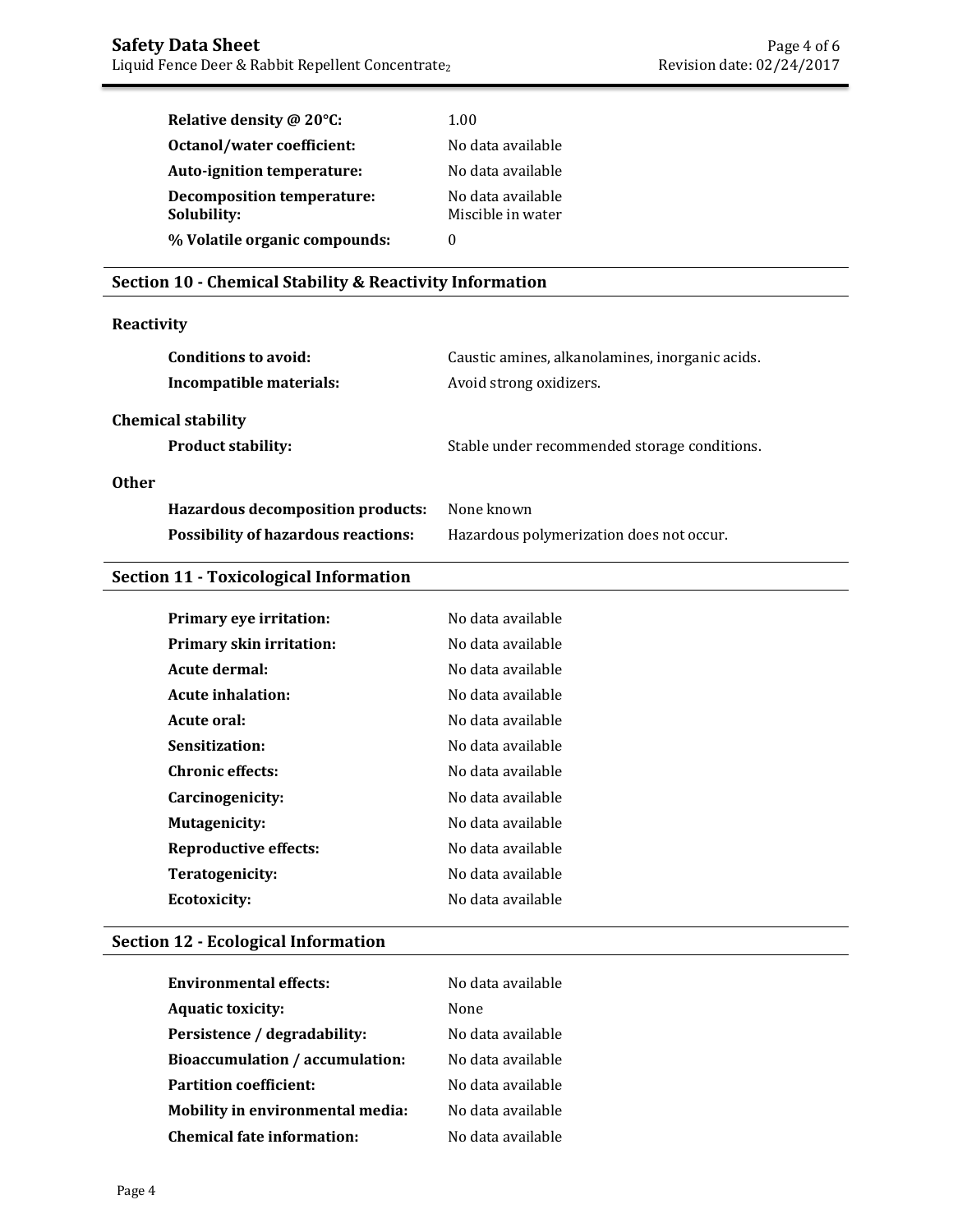# **Section 13 - Disposal Considerations**

| Waste codes:                            | Not available                                          |
|-----------------------------------------|--------------------------------------------------------|
| <b>Disposal instructions:</b>           | Dispose in accordance with all applicable regulations. |
| Waste from residues/unused<br>products: | Not available                                          |
| Contaminated packaging:                 | Not available                                          |

## **Section 14 - Transportation Information**

| U.S. Department of Transportation<br>(DOT): | Not regulated |
|---------------------------------------------|---------------|
| <b>IATA:</b>                                | Not regulated |
| IMDG:                                       | Not regulated |

# **Section 15 - Regulatory Information**

| <b>Administration (OSHA):</b> | 29 CFR 1910.1200 hazardous chemical<br><b>Occupational Safety and Health</b>                                                                                                                                                                                                                                                                                                                                                                     | N <sub>0</sub>                                                                                                                                                              |
|-------------------------------|--------------------------------------------------------------------------------------------------------------------------------------------------------------------------------------------------------------------------------------------------------------------------------------------------------------------------------------------------------------------------------------------------------------------------------------------------|-----------------------------------------------------------------------------------------------------------------------------------------------------------------------------|
| quantity:                     | <b>CERCLA (Superfund) reportable</b>                                                                                                                                                                                                                                                                                                                                                                                                             | Not available                                                                                                                                                               |
| <b>Hazard categories</b>      |                                                                                                                                                                                                                                                                                                                                                                                                                                                  |                                                                                                                                                                             |
|                               |                                                                                                                                                                                                                                                                                                                                                                                                                                                  | <b>Superfund Amendments and Reauthorization Act of 1986 (SARA):</b>                                                                                                         |
|                               | Immediate Hazard<br>Delayed Hazard<br>Fire Hazard<br>Pressure Hazard<br>Reactivity Hazard                                                                                                                                                                                                                                                                                                                                                        | N <sub>0</sub><br>N <sub>0</sub><br>N <sub>0</sub><br>N <sub>0</sub><br>N <sub>0</sub>                                                                                      |
| Substance:                    | <b>Section 302 extremely hazardous</b>                                                                                                                                                                                                                                                                                                                                                                                                           | N <sub>o</sub>                                                                                                                                                              |
|                               | Section 311 hazardous chemical:                                                                                                                                                                                                                                                                                                                                                                                                                  | N <sub>0</sub>                                                                                                                                                              |
| <b>Clean Air Act (CAA):</b>   |                                                                                                                                                                                                                                                                                                                                                                                                                                                  | Not available                                                                                                                                                               |
| <b>Clean Water Act (CWA):</b> |                                                                                                                                                                                                                                                                                                                                                                                                                                                  | Not available                                                                                                                                                               |
| <b>State regulations:</b>     |                                                                                                                                                                                                                                                                                                                                                                                                                                                  | None                                                                                                                                                                        |
| <b>FIFRA labeling:</b>        | This product is a minimum risk pest control product and qualifies for exemption<br>from EPA registration under the Federal Insecticide, Fungicide and Rodenticide Act<br>(FIFRA). The labeling requirements under FIFRA differ from the classification<br>criteria and hazard information required for safety data sheets, and for workplace<br>non-pesticide chemicals. Following is the hazard information as found on the<br>pesticide label: |                                                                                                                                                                             |
| Signal word:                  | None                                                                                                                                                                                                                                                                                                                                                                                                                                             |                                                                                                                                                                             |
| Precautionary<br>statements:  |                                                                                                                                                                                                                                                                                                                                                                                                                                                  | This product may be harmful if swallowed. Avoid contact with eyes. If contact with<br>eyes occurs, immediately flush with plenty of water. Seek medical attention if either |

occurs.